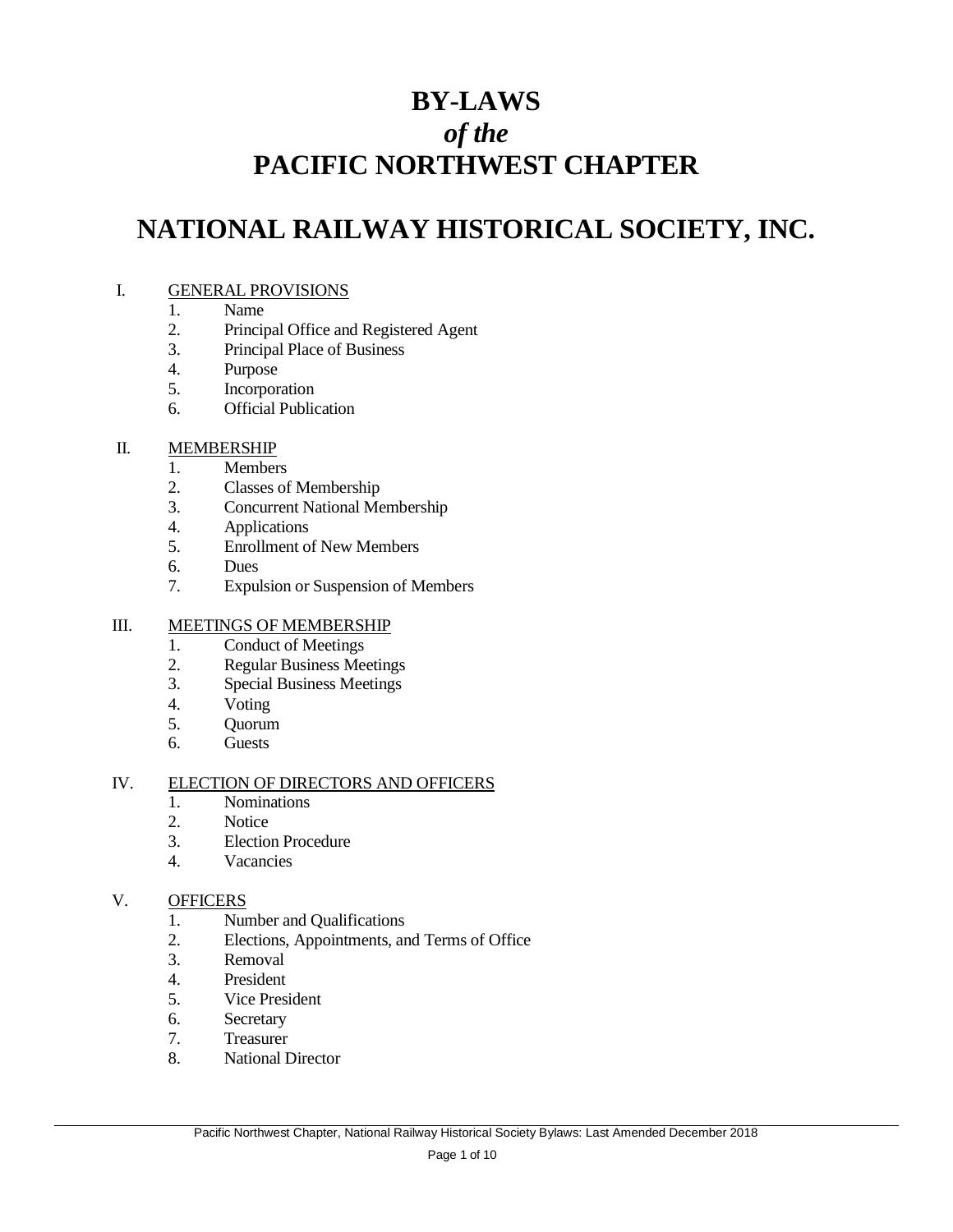

## VI. BOARD OF DIRECTORS

- 1. General Powers
- 2. Annual Reports<br>3. Number and Qua
- Number and Qualifications
- 4. Terms and Vacancies
- 5. Removal

## VII. MEETINGS OF THE BOARD

- 1. Conduct of Meetings
- 2. Regular Meetings
- 3. Special Meetings
- 4. Manner of Acting
- 5. Minutes of Board Meetings

## VIII. COMMITTEES

- 1. General Powers
- 2. Nominations Committee
- 3. Elections Committee
- 4. Finance Committee
- 5. Standing Committees

# IX. FINANCIAL OPERATIONS

- 1. Budget
- 2. Board Limitations
- 3. Board Responsibility
- 4. Expenditure of Funds
- 5. Disclosure
- 6. Emergency Fund
- 7. Dedicated Funds
- 8. Joint Ventures

# X. FINANCING AND CONVEYANCING

- 1. Fiscal Year
- 2. Deposits and Withdrawals<br>3. Instruments
- **Instruments**
- 4. Indebtedness
- 5. Bonding
- XI. AMENDMENTS
- XII. DISSOLUTION
- XIII. ADOPTION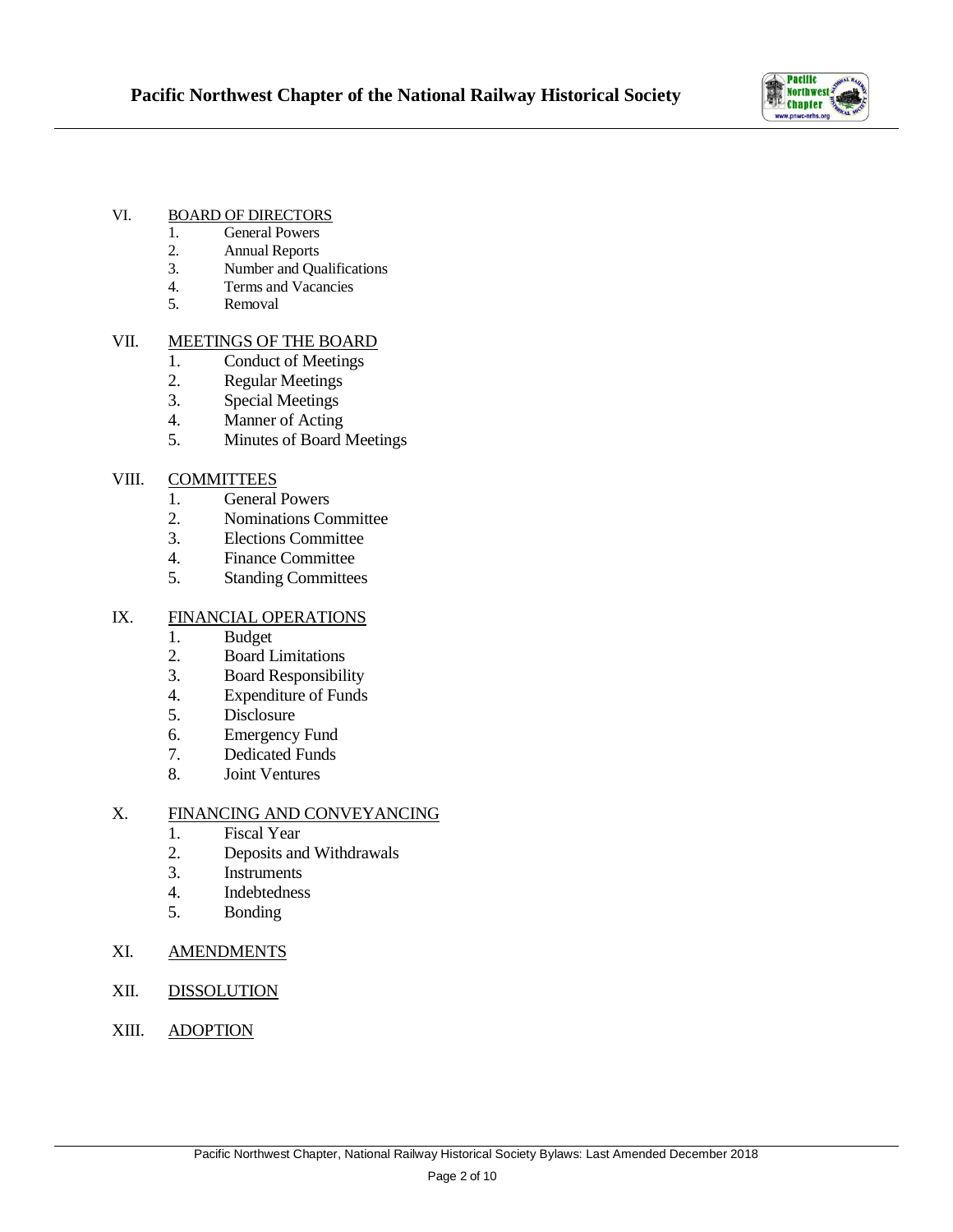

## ARTICLE I - GENERAL PROVISIONS

Section 1.01. Name. The name of this corporation is: Pacific Northwest Chapter of the National Railway Historical Society, Incorporated (hereafter called the "chapter" or the "corporation").

Section 1.02. Principal Office and Registered Agent. (a) Obligation to maintain. This corporation shall have and continuously maintain in Portland, Oregon, a registered agent and a principal office.

(b) Principal office. The address of the principal office of this corporation is:

Pacific Northwest Chapter of the National Railway Historical Society, Inc. Union Station 800 NW 6th Avenue Room 1 Portland, Oregon 97209

(c) Registered Agent. The registered agent of this corporation is:

Current Treasurer or as designated by the Board (above address)

Section 1.03. Principal Place of Business. The principal place of business of this corporation is as shown in Section 1.02(b). The corporation may also have offices at such places as the Board of Directors may determine.

Section 1.04. Purpose. The purpose for which this corporation is formed and the objectives to be promoted and carried out by it are mainly historical, educational, and not for profit. The specific objectives are: (a) to preserve the historical materials of railway transportation primarily relating to the Pacific Northwest; (b) to collect data on the history of transportation and to issue publicity in any media form relating to this subject; (c) to encourage rail transportation; and (d) to acquire by purchase, lease, or otherwise, real and personal property, and to mortgage, sell, deed, lease, or otherwise manage same in a manner appropriate for museum and the above mentioned purposes.

Section 1.05. Incorporation. The corporation shall be duly incorporated as a non-profit corporation under laws of the State of Oregon.

Section 1.06 Official Publication. *The Trainmaster* shall be the primary official publication of the Chapter.

## ARTICLE II - MEMBERSHIP

Section 2.01. Members. Any person sixteen years of age or over interested in railroads and the objectives of this chapter shall be eligible for membership. Members of this chapter must also have paid dues for the calendar year.

Section 2.02. Classes of Membership. Membership shall be divided into two classes: Chapter and Family, defined as follows:

- (a) Chapter. These members shall be entitled to receive Chapter publications, hold office, and to vote.
- (b) Family. Family membership shall be available to anyone domiciled in the same household with a chapter member. The family member will not receive any chapter publications and cannot hold an elected office, but can vote.

Section 2.03. [Section Removed per Membership Vote of Bylaws Change in December 2018.**]**

Section 2.04. Applications. All applications for chapter membership shall be made on the application form approved and supplied by the Pacific Northwest Chapter of the National Railway Historical Society. All applications for chapter membership shall be accompanied by the proper amount of chapter dues as of the date of application. The Chapter will not discriminate against any person applying for membership on the basis of race, religion, nationality, gender, sexual orientation or economic status.

Section 2.05. Enrollment of New Members. New member names shall be printed in *The Trainmaster*, the monthly publication of the chapter.

Section 2.06. Dues. Dues shall consist of chapter dues. Members joining after September 1st of any year shall pay full annual dues,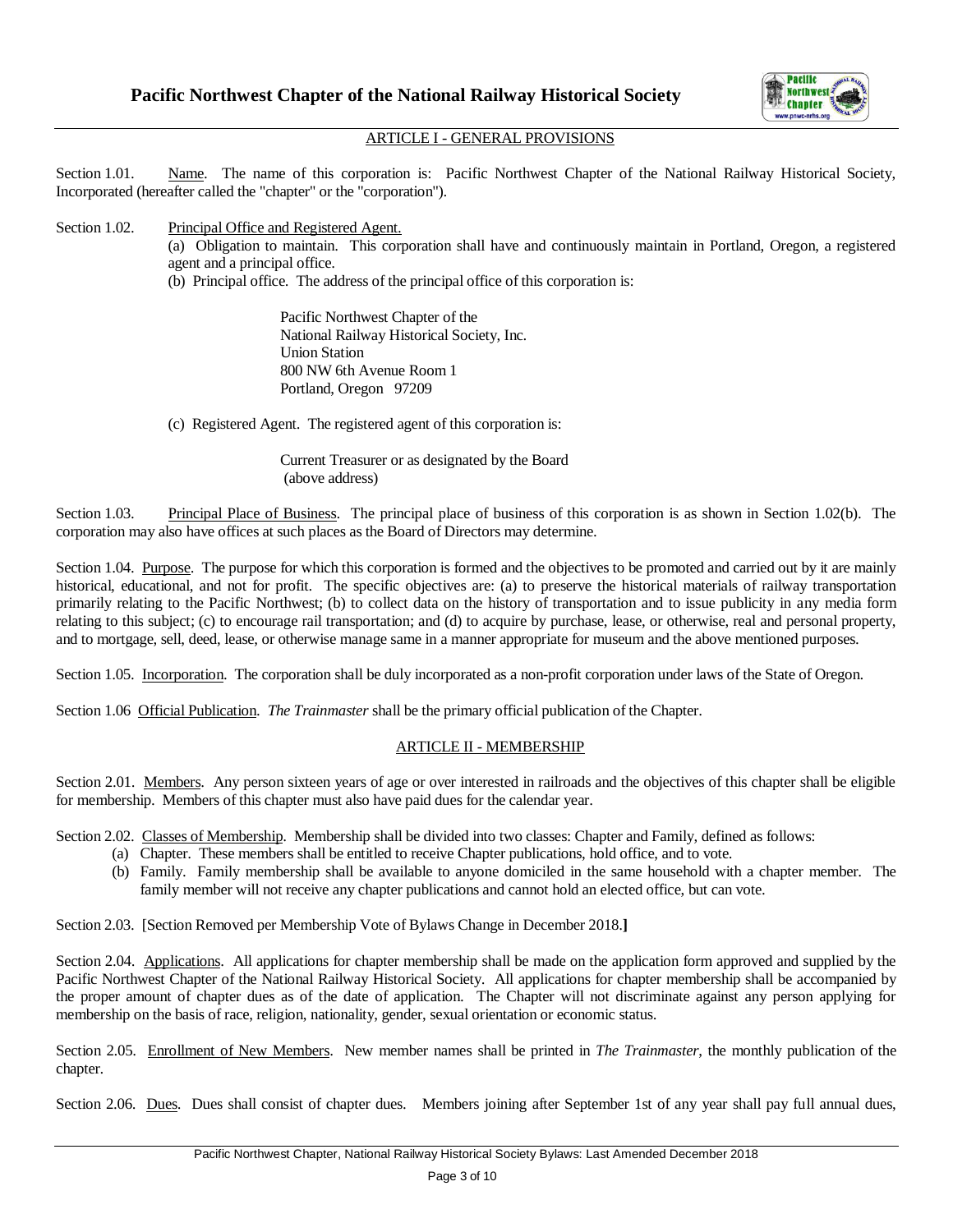

which will cover chapter dues for the ensuing year. For each family member, dues shall be approximately 50% of full local dues. All memberships shall expire on December 31st of each year.

- a) [Section removed per Membership Vote of Bylaws Change in December 2018]
- b) Chapter Dues. The annual chapter dues for all classes of membership shall be established by a majority vote of the chapter members at the May business meeting, and therefore shall be changed only by a majority vote of the chapter members attending a May business meeting. Any increase in dues must first be approved by the Board and circulated to the chapter members at least thirty days in advance of the May business meeting. Any member who has not paid his/her annual dues by the first of April will be considered to have terminated membership in the chapter for that year.

Section 2.07. Expulsion or Suspension of Members. Any member may be expelled or suspended as the Board shall determine following written notice and an opportunity for the member to explain his/her position, for conduct on the member's part prejudicial to the welfare, interest or character of the chapter, by an affirmative vote of a two-thirds majority of the voting members of the Board. The expelled member may appeal by giving written notice to the secretary within thirty days to have the expulsion reviewed by the chapter members at the following regular business meeting. The expulsion shall be ratified by a majority vote of the chapter members at the next regular business meeting.

## ARTICLE III - MEETINGS OF MEMBERSHIP

Section 3.01. Conduct of Meetings. All meetings of the chapter shall be conducted according to Robert's Rules of Order, except where the Bylaws supersede them.

Section 3.02. Regular Business Meetings. Regular business meetings of the chapter shall be held each month, usually on the third Friday. If the meeting is to be on a date other than the third Friday the date shall be set at the prior regular business meeting of the chapter and notice by mail must be given seven days prior to the meeting.

Section 3.03. Special Business Meetings. Special business meetings of the chapter may be called by the president or by petition of twentyfive chapter members on seven days notice, said notice to be sent by mail. Only business referred to in the notice shall be presented and acted upon.

Section 3.04. Voting. Each chapter and family member in good standing shall be eligible to attend regular or special business meetings and shall be entitled to one vote for each election position and on each subject presented at the meetings. Simple majority vote of chapter members present shall prevail at all business meetings, except as otherwise provided. The membership may appeal any board action. Such an appeal requires a 60% majority vote to be passed.

Section 3.05. Quorum. Chapter members in good standing, present shall constitute a quorum for business meetings.

Section 3.06. Guests. Guests may attend business meetings within reasonable limitations, with the general idea that such guests will be interested in becoming members of the chapter. Permanent guests will not be permitted.

## ARTICLE IV - ELECTION OF DIRECTORS AND OFFICERS

Section 4.01. Nominations. The Nominations Committee and its Chairman shall be appointed by the president at the August business meeting. The Nominations Committee shall select at least one or more candidates for officers and directors of the chapter to be filled by election at the December business meeting. No member shall be nominated for more than one office. Nominations from the committee shall be announced at the September business meeting and shall be printed in the October issue of *The Trainmaster*. Additional nominations may be made from the floor at the October business meeting. No candidate may be nominated without his/her prior consent. Immediately following the announcement of nominations at the October business meeting, the Elections Committee shall be named by the president.

Section 4.02. Notice. The Elections Committee shall publish a guide with space for a brief resume, including disclosure of current service as an officer or director of other rail oriented group, and what direction the chapter should take during the next term of. This guide may be published separately or incorporated into *The Trainmaster*. This shall be sent by first class mail to each member no later than November 25th.

Section 4.03. Election Procedure. The Elections Committee shall supply each candidate with standard election materials to complete,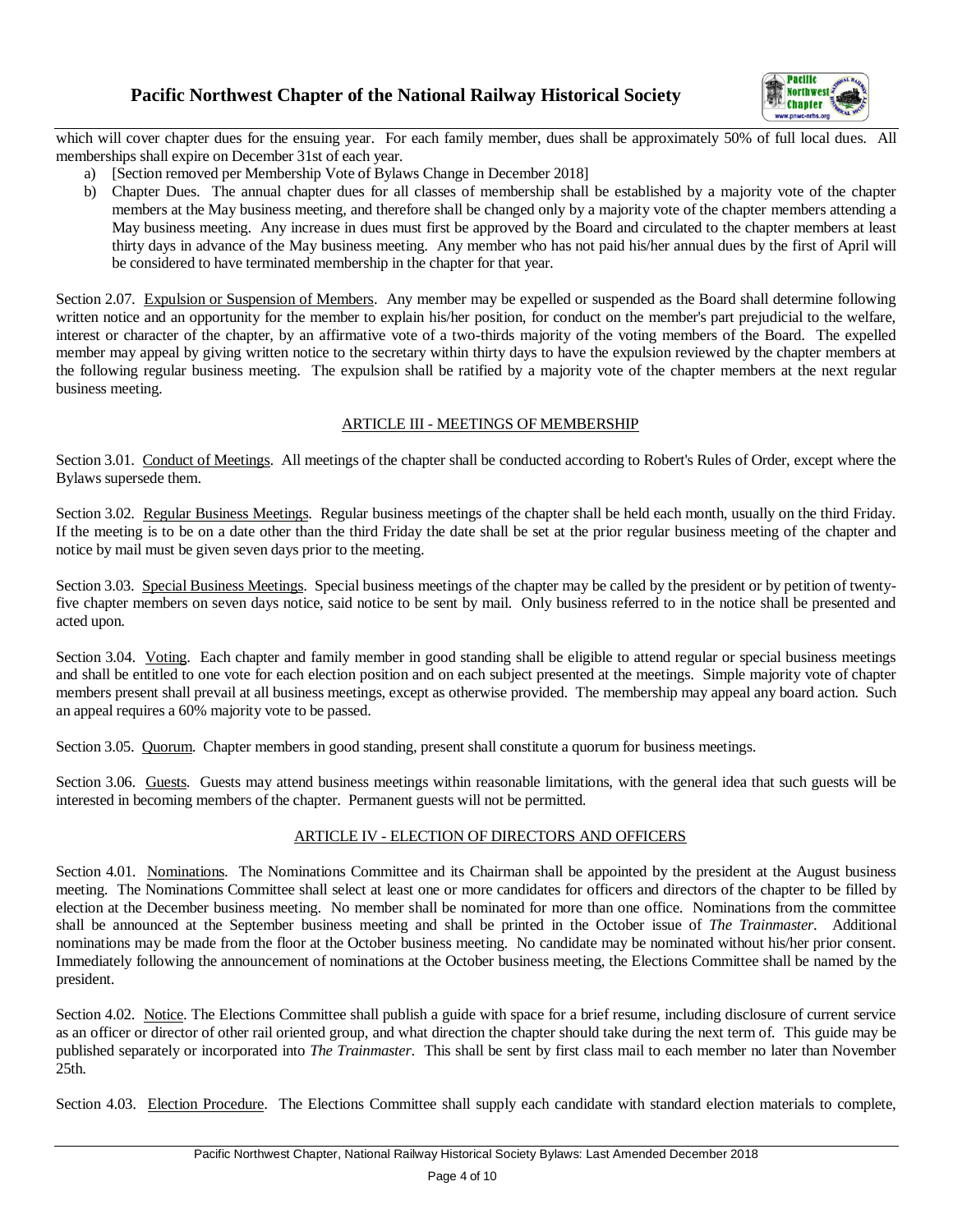

together with written instructions, no later than November 1st. The completed form(s) shall be returned to the Elections Committee postmarked no later than November 15th or received by the Elections Committee at the chapter's office no later than 7:00 pm November 16th. No exceptions to the aforementioned dates shall be granted by the Elections Committee, its Chairman or any other person.

No person who is a candidate shall prepare, process or otherwise handle ballots or records pertaining thereto, or in any manner have any contact with the requests for, distribution, receipt of or counting of ballots and/or ballot requests, except when specifically requested by the Chairman of the Elections Committee. If a candidate is a person who routinely handles incoming chapter mail, that person may handle incoming mail to the Elections Committee or relating to the election, but only to the extent of depositing same without opening in the designated Elections Committee receptacle. Only the Elections Committee shall send out ballots or any other material relating to the election.

No candidate shall distribute, or cause to be distributed, any flyers, brochures, cards or any other written or pictorial electioneering material within 500 feet of the place of the election on the date of the election.

Each chapter and family member in good standing as of the last day of the preceding month shall be entitled to one vote for each position to be filled. Election shall be by majority of those members voting and shall be by written ballot at the December business meeting. The ballot shall include not only the nominees, but also a space for a write-in candidate for each position. A member wishing to vote by absentee ballot shall request same in writing from the Elections Committee. The completed ballot must be returned to the Elections Committee in time to be counted at the election. Written requests for absentee ballots, envelopes for same, tally sheets and any other records pertaining to the election shall be retained by the Chairman of the Elections Committee for not less than six months following the election and shall be made available for inspection upon request by any chapter member in good standing, after which time the Chairman shall present them to the secretary of the chapter for filing. The secretary shall retain said material for one year following the election. The Board shall establish such additional election procedures, consistent with the law, Articles of Incorporation and these Bylaws, as it deems fair and orderly.

Section 4.04. Vacancies. Any vacancy in any elective office because of death, resignation, removal, disqualification or otherwise, shall be filled by vote of the chapter members at the next regular or special business meeting following publication of nominee(s). The Board shall nominate at least one candidate whose name must be published prior to the election.

## ARTICLE V - OFFICERS

Section 5.01. Number and Qualifications. The officers of the chapter shall be a President, Vice President, Secretary, Treasurer, National Director Representative to the National Railway Historical Society, and the former President for (1) year after term ends. No person shall hold more than one office at a time.

Section 5.02. Elections, Appointments and Terms of Office. The chapter officers shall be elected at the December business meeting. Each officer shall hold office for the term specified in this Article V and until his/her successor shall have been duly elected and shall have qualified, or until his/her death, resignation or removal. The term of office shall begin on January 1st following election.

- a) The President, Vice President and Treasurer shall each serve a one-year term and shall be eligible to serve consecutive terms.
- b) The Secretary shall serve a one-year term and shall be eligible to serve consecutive terms.
- c) The National Representative of the National Railway Historical Society shall serve a one-year term and shall be eligible to serve consecutive terms.
- d) For continuity, the former President shall serve a one-year term following the completion of her/his term unless removed per Section 5.0.3

Section 5.03. Removal. Any officer of the chapter may be removed from his/her position as an officer by a two-thirds vote of the Board whenever in its judgment the best interest of the chapter will be served thereby. The removed officer may appeal by giving written notice to the secretary or president within thirty days to have the removal reviewed by the general membership at the following regular business meeting. The removal shall be ratified only by a majority vote of chapter members present.

Section 5.04. President. To be eligible for nomination for the office of president a candidate shall have served on the Board for a minimum of one year or have been a chapter member for three years. The president shall be the principal executive officer, subject to the control of the Board, and shall in general supervise and control all the business and affairs of the chapter and shall see that all orders and resolutions of the Board and membership are carried into effect. He/she shall be a member of the Board and shall preside at all meetings of the members and the Board. The president may sign, together with the secretary or any other proper officer of the chapter authorized by the Board, any instruments that the Board has authorized to be executed, except in those cases where signing and execution therefore shall be expressly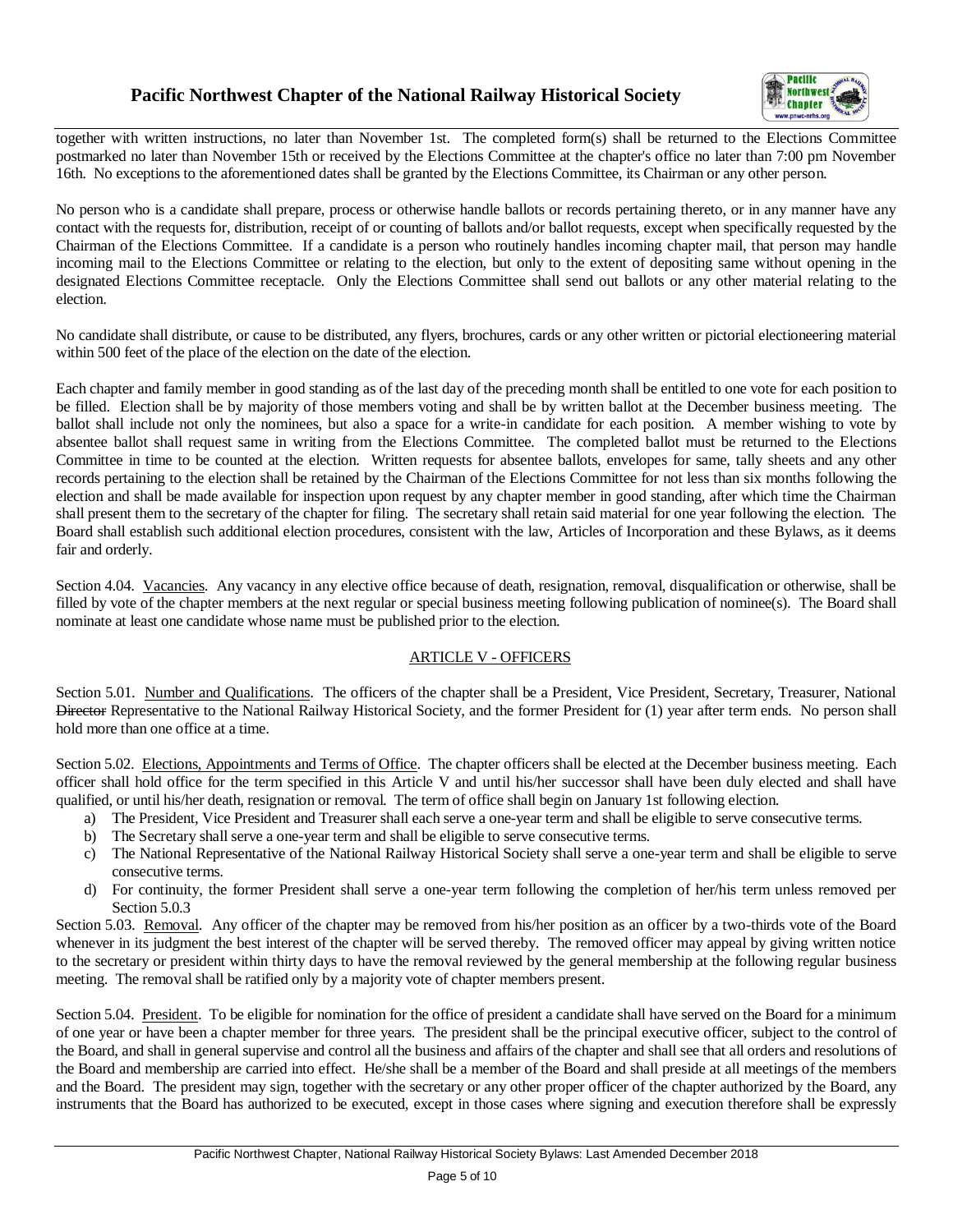

delegated by the Board or by these bylaws to some other officer or agent of the chapter, or be required by law to be otherwise signed or executed; and in general shall perform all duties as may be prescribed by the Board from time to time. The president shall, with the advice and consent of the Board, appoint the chairpersons of each standing committee, special committee and other special positions as required. The president shall, in addition, have all other power not inconsistent with the law and these bylaws as shall from time to time be conferred by the Board.

Section 5.05. Vice President. The Vice President shall be a member of the Board and shall in the absence or disability of the president perform the duties and exercise the authority of the president; and in general perform all duties as from time to time may be assigned to him/her by the president or the Board. The vice president is also responsible for maintaining a current list of chapter assets. This shall be accomplished by the vice president-elect receiving an inventory from each committee chairperson at the end of the calendar year. The vice president is responsible for assisting the president in coordinating the activities of the committees, the use of facilities and equipment and setting long-range goals.

Section 5.06. Secretary. The secretary shall be a member of the Board and shall:

- (a) Keep the minutes of all business and Board meetings.
- (b) See that all notices are duly given in accordance with the provisions of these bylaws or as required by law.
- (c) Be custodian of the corporate records.
- (d) In general perform all duties as from time to time may be assigned to him/her by the president or the Board.

Section 5.07. Treasurer. The treasurer shall be a member of the Board. He/she shall:

- (a) Have charge and custody of and be responsible for all funds and securities of the chapter, the keeping of accurate and full accounts of receipts and disbursements in books belonging to the chapter, and deposit all such monies and any other valuable effects in the name of the chapter in such banks, trust companies, or other depositories as shall be selected in accordance with the provisions of Articles IX and X of these bylaws.
- (b) Complete transfer of all records and signature authority cards within 30 days of taking office.
- (c) Submit a report of the financial condition of the chapter at monthly business meetings.
- (d) In general perform all of the duties as from time to time may be assigned by the president or the Board.
- (e) Be responsible for maintaining adequate insurance on all chapter assets and activities, including liability insurance, as specified by the Board. Qualifications for treasurer shall include experience in bookkeeping and related experience.

Section 5.08. National Representative. The National Representative to the National Railway Historical Society represents the chapter as a representative of the National Railway Historical Society.

## ARTICLE VI - BOARD OF DIRECTORS

Section 6.01. General Powers. The business and affairs of the chapter shall be managed by its Board of Directors (hereafter the "Board"). The Board shall have the authority to authorize the president or such other officer as may be designated to contract with any individual, corporation or organization, however constituted, for services which when performed will carry out, in whole or in part, the purposes and functions of the chapter. Board authorization for expenditure of money must either be in the approved budget or made contingent on chapter member approval at a business meeting. However, the Board shall not purchase, sell, rent or lease any real property, railway rolling stock or any item exceeding five thousand (\$5,000.00) dollars without specific budget authorization or approval of the chapter members.

Section 6.02. Annual Reports. The Board shall present to the chapter members at the January business meeting a report of the affairs of the chapter in writing to be published in *The Trainmaster*.

Section 6.03. Number and Qualifications. The number of board members of the chapter shall not be less than eleven and shall consist of five officers and six directors at large who shall be elected by the chapter members.

## Section 6.04. Terms and Vacancies.

- (a) Each director at large shall hold office until his/her successor is elected and qualified, or his/her earlier resignation, removal from office or death. The term of office shall begin on January 1st following the election.
- (b) Each director at large shall be elected for a three-year term and shall be eligible to serve two consecutive terms as a director.
- (c) A director who misses three consecutive regular board meetings, without good cause as determined by the Board, shall have been deemed to have resigned from his/her position as a director. The matter shall be referred to the membership at the next regular business meeting and the removal shall be ratified only by a majority vote of the chapter members present.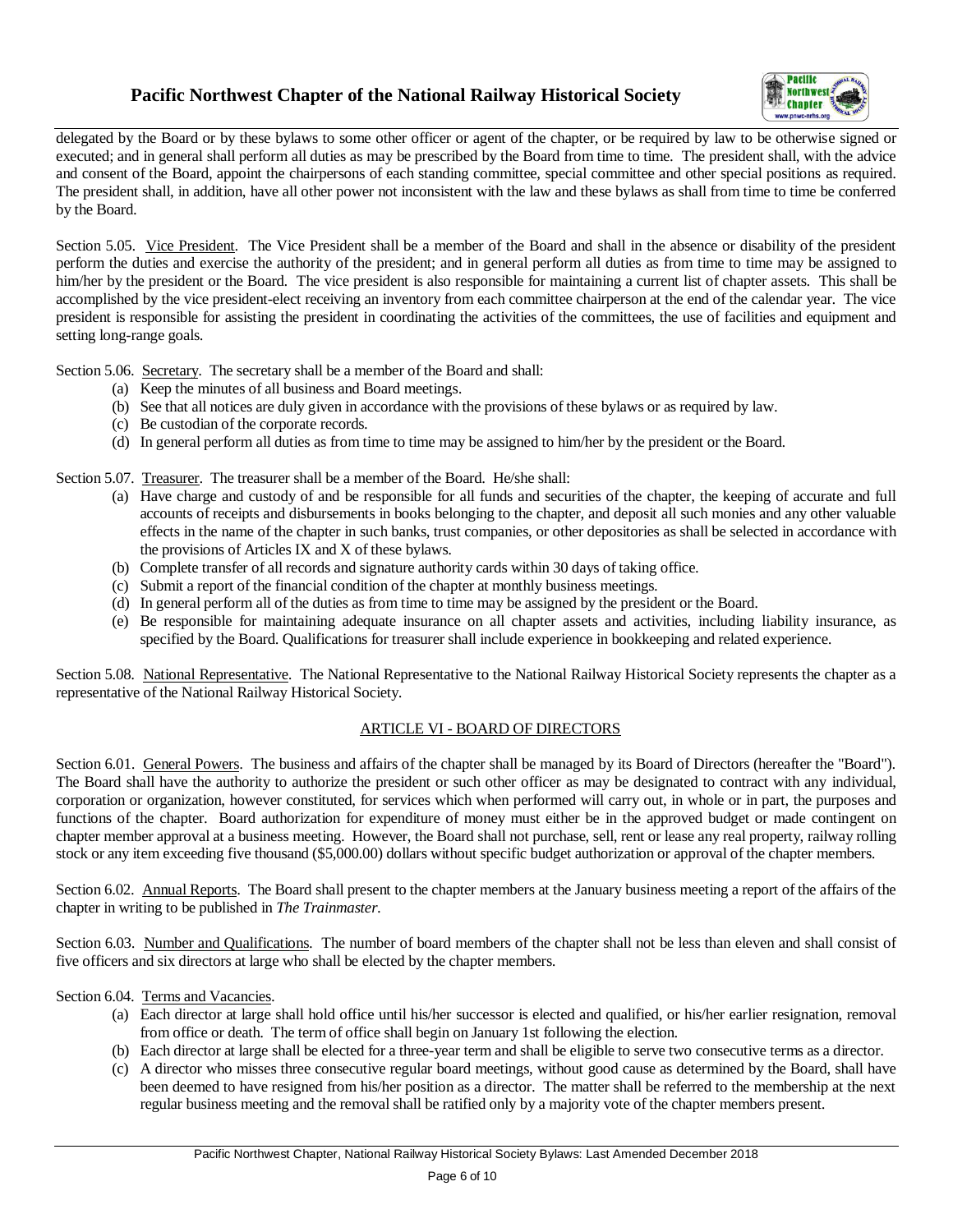

Section 6.05. Removal. Any director may be removed from his/her position as a director at large by a two-thirds vote of the Board whenever in its judgment the best interest of the chapter will be served thereby. The removed director at large may appeal by giving written notice to the secretary within thirty days to have the removal reviewed by the chapter members at the following regular business meeting. The removal shall be ratified only by a majority vote of the chapter members present.

## ARTICLE VII - MEETINGS OF THE BOARD

Section 7.01. Conduct of Meetings. All meetings of the chapter board shall be conducted according to Robert's Rules of Order, except where the chapter bylaws supersede them.

Section 7.02. Regular Meetings. The Board shall hold a regular meeting each month on Thursday of the week preceding the monthly membership meeting. Verbal notice shall be given to the general membership at the prior month's regular business meeting. Changes to this schedule due to extreme circumstances such as severe weather or emergency must include a specific time for the rescheduled meeting. The coordinating Board member must make a good-faith effort to inform all other members of the Board.

Section 7.03. Special Meetings. Special meetings of the Board may be called by the president, or in his/her absence, by the vice president, or by any four members of the Board. The secretary shall make a reasonable effort to notify all Board members at least 24 hours in advance of the time, place and purpose of such meeting except when the need for a special Board meeting arises at a general membership meeting where a quorum of the Board is present.

Section 7.04. Manner of Acting. A quorum for the transaction of business at any meeting of the Board shall consist of six voting members. The act of the majority of Board members present, eligible to vote, at a meeting at which there is a quorum, shall be the act of the Board.

Section 7.05. Minutes of Board Meetings. Approved minutes of the Board meetings held since the last regular business meeting of the chapter shall be available upon request of member in good standing.

## ARTICLE VIII - COMMITTEES

Section 8.01. General Powers. The president shall have the power to establish and disband various advisory committees, both standing and special, and their respective chairpersons, with the advice and consent of the Board.

Section 8.02. Nominations Committee. There shall be a Nominations Committee established to nominate candidates for officers and directors in accordance with Section 4.01 of the bylaws. The Nominations Committee shall be appointed by the president at the August business meeting.

Section 8.03. Elections Committee. There shall be an Elections Committee established to supervise the annual election of Officers and Board members. The Elections Committee shall consist of not less than two chapter members in good standing, none of whom may be current Board members nor candidates in the election to be supervised by them. The Elections Committee shall be appointed by the president at the October business meeting with the advice and consent of the Board. It shall be charged with conducting the chapter election in accordance with Sections 4.02 and 4.03 of the bylaws.

Section 8.04. Standing Committees. There shall be the following standing committees consisting of chapter members appointed by the president with the advice and consent of the standing committee chairpersons, subject to the approval of the Board. The president shall be an ex-officio non-voting member of each standing committee. A roster of each committee will be published at least annually in the *The Trainmaster.* The standing committees are:

(a) Rolling Stock. All acquisition, sale and modification of railway operating equipment shall be handled by the Rolling Stock Committee which shall include an appointed Mechanical Superintendent. All recommendations of the committee shall be initially approved by the Board and finally approved by a vote of the chapter members. The Rolling Stock Committee shall be responsible for the maintenance of all equipment.

(b) Membership and Hospitality. The Membership and Hospitality Committee shall be in charge of the maintenance of the membership roll, soliciting new members and supplying greeters at the monthly business meetings.

(c) Excursions. The Excursions Committee shall be in charge of organizing chapter excursions in accordance with chapter policies.

(d) Library and Archives. The Library and Archives Committee shall be responsible for acquiring and maintaining all books,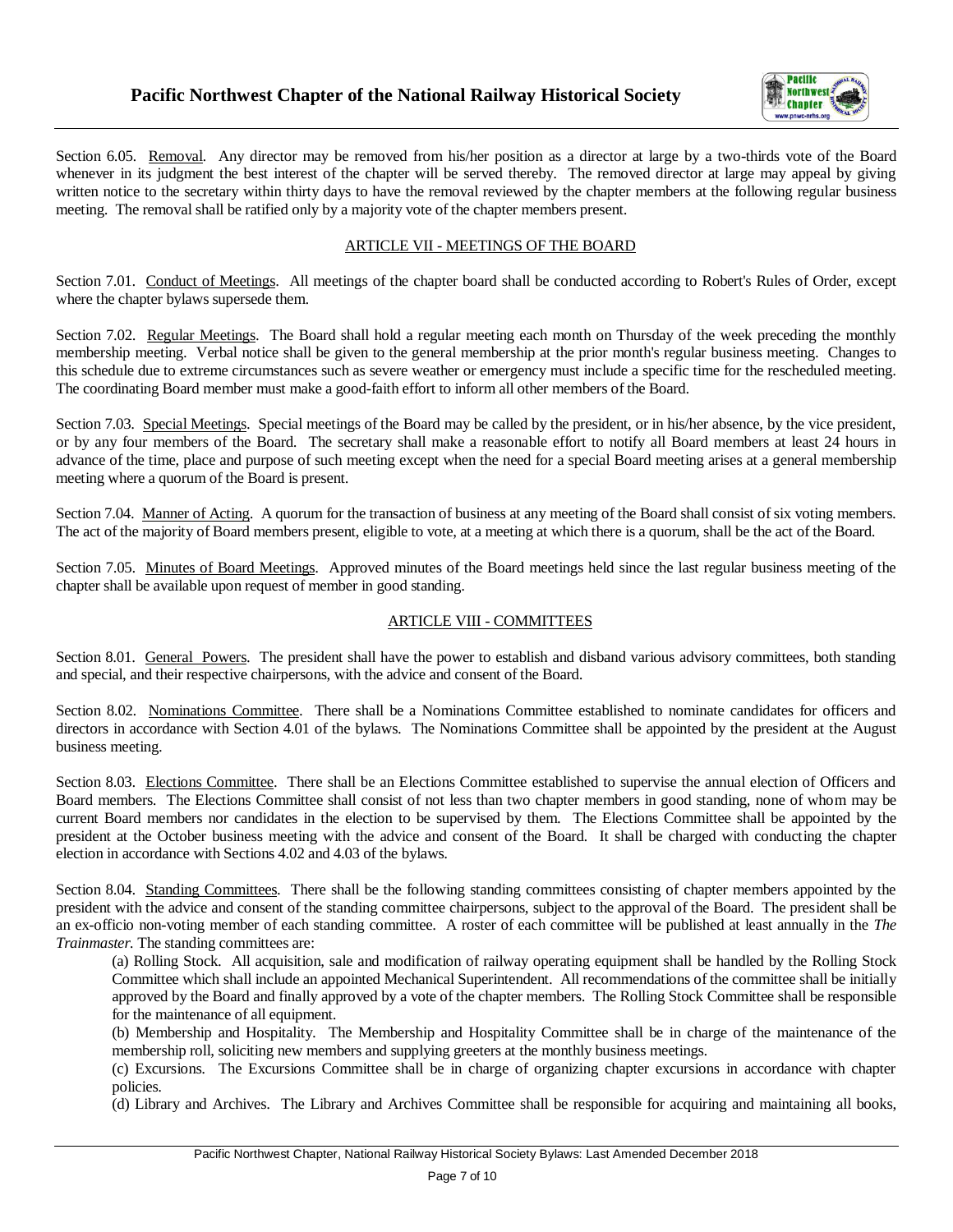

media and media hardware for the chapter library, for cataloging the contents of the chapter's collection of library related items and for maintaining a chapter library inventory list. The committee shall also establish requirements and organization for the use of the library.

(e) Publications. The Publications Committee shall be responsible for coordinating and promoting chapter publications, which include *The Trainmaster*, and publications not otherwise assigned. The president shall appoint the editor of *The Trainmaster*.

(f) Activities. The Activities Committee shall be responsible for coordinating and promoting chapter banquets, picnics, swap meets and other activities. It shall also be responsible for programs and meal arrangements for the annual banquet.

(g) Concessions. The Concessions Committee shall be responsible for purchasing and selling merchandise items ie: shirts, calendars, rail related merchandise etc. at chapter functions, excursions and other rail related activities.

#### ARTICLE IX - FINANCIAL OPERATIONS

Section 9.01. Budget. The treasurer with the assistance of the president and the Board shall prepare a written budget for each fiscal year for approval by the Board.

(a) The budget shall be detailed as to category of expenditure and revenue. If a detailed budget cannot be prepared for a special project such as an excursion, such budget will be prepared at a later time for approval by the Board and chapter members. The Board shall present to the chapter members at the October business meeting a proposed budget for the following year. The budget shall be voted on by the chapter members at the December business meeting.

Section 9.02. Board Limitations. The Board is authorized to obligate and expend funds in accordance with the annual budget as approved by the chapter members. An exception is made for normal operating expenditures, such as for rent, telephone and other normally recurring items, to be expended in an amount not to exceed \$500 per month per item at the discretion of the treasurer or other chapter officers.

Section 9.03. Board Responsibility. The Board shall be responsible for the financial operations in accordance with the annual budget, any amendment, or financial directive thereto approved by the chapter members. The Board is responsible for preparation of the annual audit and financial report, and for presentation of both to the chapter members. The Board has authority to retain an accountant to assist and to prepare such reports as may be required.

Section 9.04. Expenditure of Funds. Expenditure of funds in excess of the budget must be authorized by the chapter members at any regular or special business meeting except the Board may at its discretion move funds from one line item to another line item within any one committee's budget providing the year's total of such line item changes does not exceed twenty-five (25) percent of that committee's total budget for the calendar year.

Section 9.05. Disclosure. The treasurer shall prepare a detailed financial report for each month, said report to include the beginning balance, an itemization of income, an itemization of expenses and the ending balance. Any amount in the beginning or ending balance representing sales receipts for an event, such as an excursion, which is to occur in a subsequent month, shall be shown as a separate figure in those balances. This report shall be available to the Board at its next regular meeting. The chapter budget, audits and all other written financial reports shall be made available only to chapter members, except as designated by the Board.

Section 9.06. Emergency Fund. The chapter treasurer shall establish and maintain an Emergency Fund for the purposes of insuring that the chapter will be able to meet unexpected expenditures or adverse conditions.

(a) The treasurer shall automatically place into the Emergency Fund ten (10) percent of the net proceeds from chapter fund raising functions such as excursions, etc., and ten (10) percent of concession sales when sales for any event or function exceed \$500.00. The membership may also transfer additional funds to the Emergency Fund by a majority vote at a special or regular membership meeting.

(b) The Emergency Fund shall be separately accounted for in the chapter books and treasurer's reports so that it is not reported as available for use under normal circumstances.

(c) The Emergency Fund shall be available only by a two-thirds vote of the members present at a properly called special or regular membership meeting providing paragraphs 1, 2 and 3 below, or alternately paragraph 4 below, have been complied with.

(1) A two-thirds vote of the Finance Committee recommending the expenditure.

 (2) A formal determination by a majority vote of the Board members present at a properly called Board meeting that an emergency exists or need for the funds is critical. Such determination shall include a statement to the membership explaining the need.

 (3) Following the determination in paragraph 2 above, a two-thirds vote of the Board members present at a properly called Board meeting recommending the expenditure.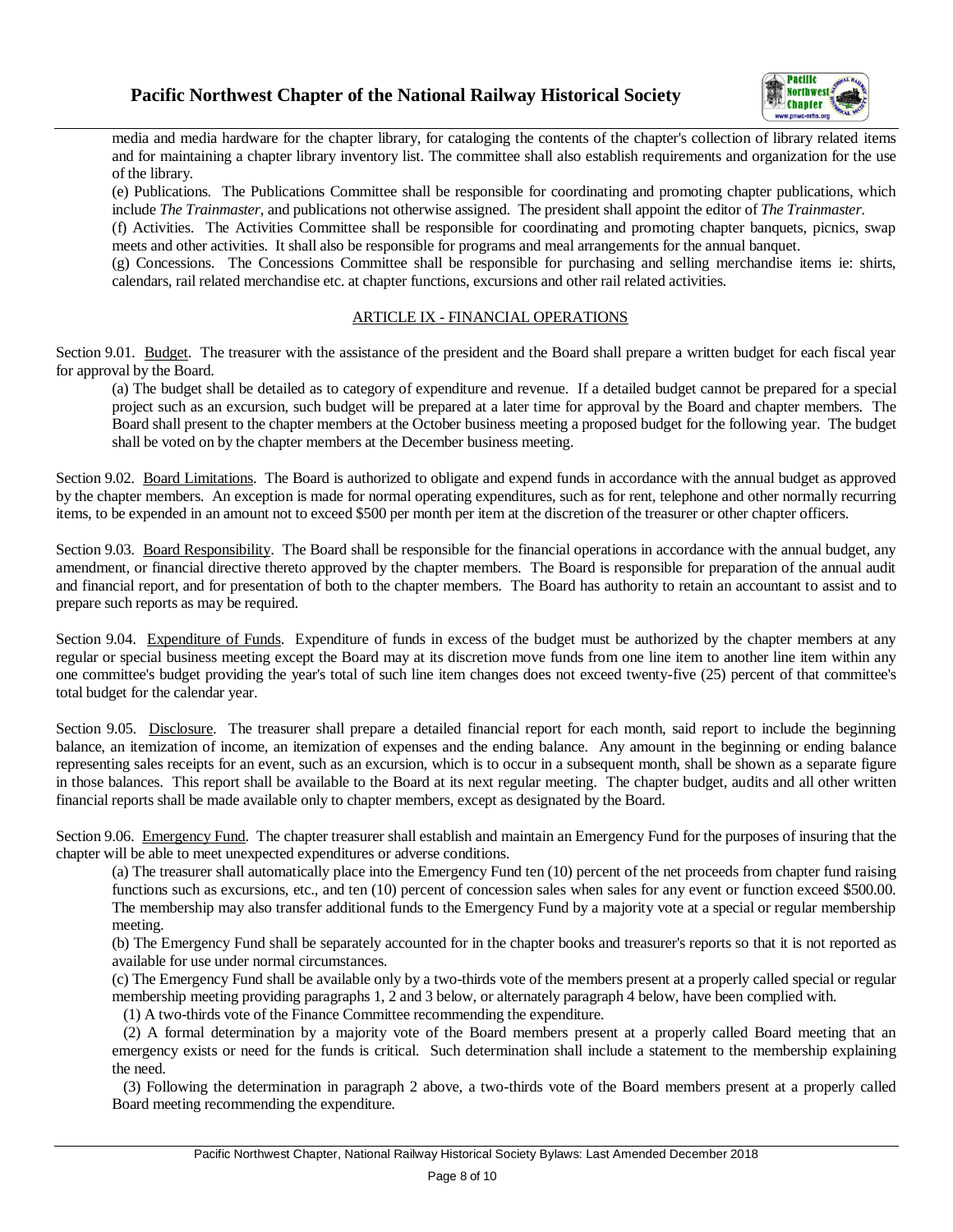

 (4) If circumstances do not permit paragraphs 1, 2 and 3 to be complied with, or the membership wishes to overrule the Board's decision, the membership must vote by a two-thirds majority, at a regular business meeting, that an emergency exists and then vote by a two-thirds majority at the following regular business meeting to withdraw funds from the Emergency Fund.

(d) The Emergency Fund shall be allowed to grow until such time as it reaches a balance of \$50,000.00. After that, funds will not be automatically placed in it, however, the membership may vote to place additional funds in the Emergency Fund whenever they deem it appropriate, as provided in Section 9.06(a).

(e) The Emergency Fund shall be established effective January 1, 1988.

Section 9.07. Dedicated Funds. Dedicated Funds are those donated for a specific purpose. They do not and are not affected by the budget but shall be listed on financial statements and shall be individually accounted. Dedicated Funds may be expended for such purposes at the discretion of the committee responsible for said funds as approved by the Board.

Section 9.08. Joint Ventures. Any Joint Venture that the chapter enters into shall have accountability equal to or exceeding that required by chapter bylaws.

## ARTICLE X - FINANCING AND CONVEYANCING

Section 10.01. Fiscal Year. The Fiscal Year for the chapter shall correspond to the calendar year.

Section 10.02. Deposits and Withdrawals. The funds of the chapter shall be deposited in the name of the chapter in such bank, trust company or financial institution as the Board shall designate. Funds shall be drawn out by check, draft or other orders for the payments of money signed by the treasurer, president or by such other person or persons as shall be designated by the Board.

Section 10.03. Instruments. All deeds, mortgages, conveyances, contracts or other instruments of the chapter authorized by the Board or chapter members shall be executed on behalf of the chapter and in its name by the officer or officers of the chapter there unto authorized by the Board.

Section 10.04. Indebtedness. No financial obligation in excess of funds available in the treasury shall be assumed by the Board, or by any officer in behalf of the chapter, except when approved by a majority vote of the chapter members present at a business meeting.

Section 10.05. Bonding. All individuals handling corporation funds shall be bonded or similarly covered by insurance.

## ARTICLE XI - AMENDMENTS

Subject to the restrictions contained in the Articles of Incorporation, these bylaws may be amended or repealed as follows: The Board or ten percent of the entire chapter members may propose that the bylaws be amended or repealed. The changes may be effected by a vote of two-thirds majority of the chapter members present at any regular business meeting of the chapter. Notification of the proposed change must be distributed to the chapter members at least thirty days in advance of any meeting where such change will be acted upon.

## ARTICLE XII - DISSOLUTION

This corporation may be dissolved only on the affirmation vote of a majority of the entire chapter membership by written ballot. In the event of such dissolution, all assets shall be converted into cash, excepting real estate, equipment or other fixed assets suitable for transfer to a museum. After payment of all outstanding indebtedness, the assets of the corporation shall be distributed as follows: To any worthy Museum or Educational organization exempt under the United States Internal Revenue Code of 1954, Section 501(c)(3). This shall not be construed to mean that they shall be limited to one such organization but only that such organizations must be non-profit and exempt under Section 501(c)(3).

## ARTICLE XIII - ADOPTION

These bylaws shall govern the Pacific Northwest Chapter of the National Railway Historical Society, Inc. as of December 21, 2018.

ATTEST: James Hokinson Secretary

T. Trent Stetz Editor (Formatting Update Dec. 2021)